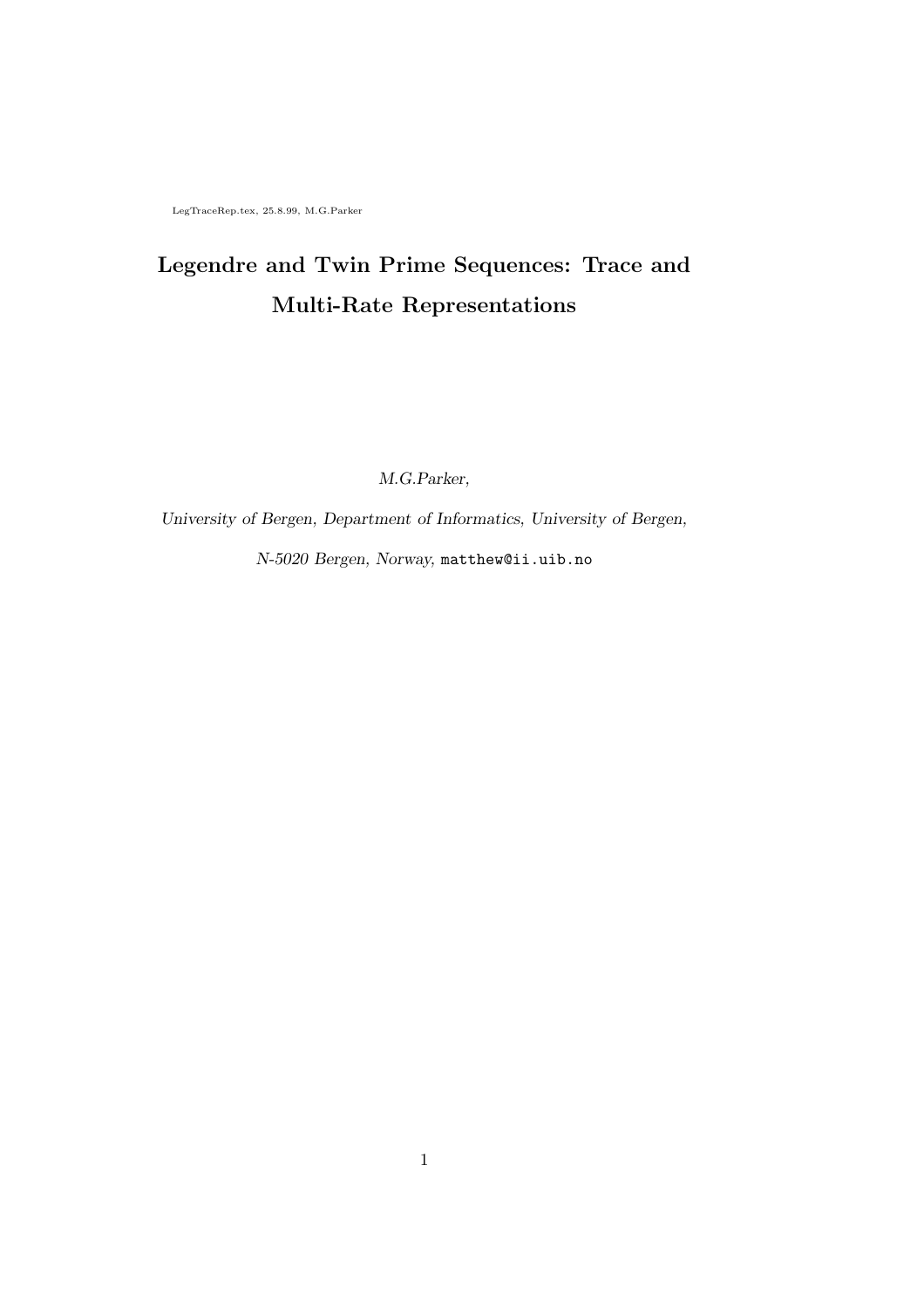### Abstract

Trace representations are presented for all binary Legendre sequences and Twin-Prime sequences, and an alternative multi-rate construction is given for the Twin-Prime sequence.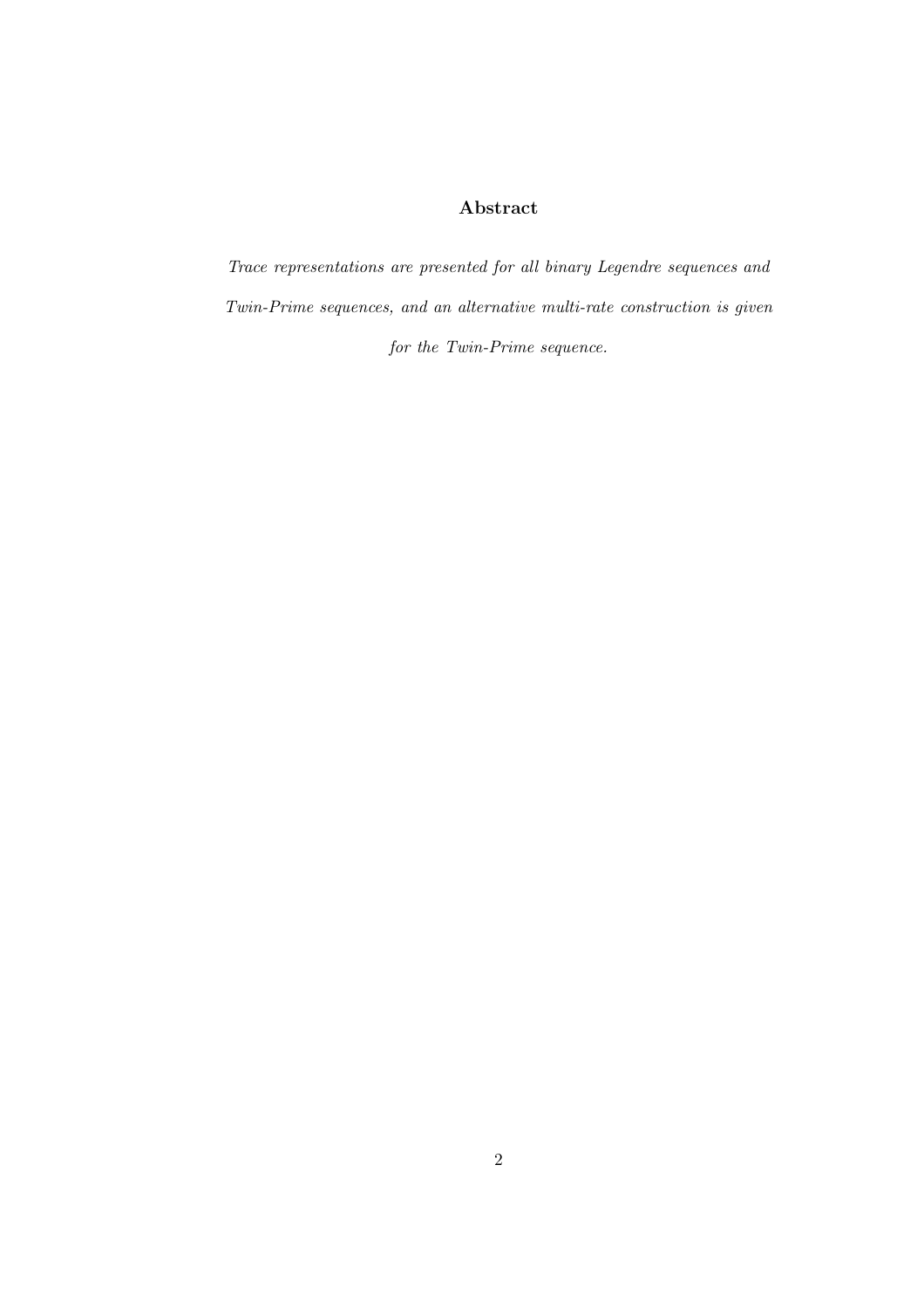### 1 Introduction

Binary sequences with good periodic autocorrelation function (ACF) properties are of theoretical and practical interest, and have application to spreadspectrum communications systems [3]. It is often convenient to find trace representations for these sequences [1], and trace representations have been found for various length  $2<sup>n</sup> - 1$  sequence families with ideal two-level ACF properties, such as for m-sequences, GMW sequences, Legendre sequences, and Twin-Prime sequences [3]. Results emphasise those sequences of period  $2<sup>n</sup> - 1$  as these sequences are of maximal length for a given linear feedback shift-register size and are therefore usually preferred for hardware implementations. However, Legendre and Twin-Prime sequences with two-level or three-level ACF also occur for lengths other than  $2^n - 1$  and it is of interest to know the trace representations of these sequences aswell. This paper presents such representations, using the trace of non-primitive elements, and can be seen as an extension of the results of [2]. To begin with, the trace representation of all Legendre sequences is derived. This result naturally leads to a trace representation of the Twin-Prime sequence. A final section shows how to alternatively represent the Twin-Prime sequence as a combination of two lower rate Legendre sequences, thereby eliminating conditional construction.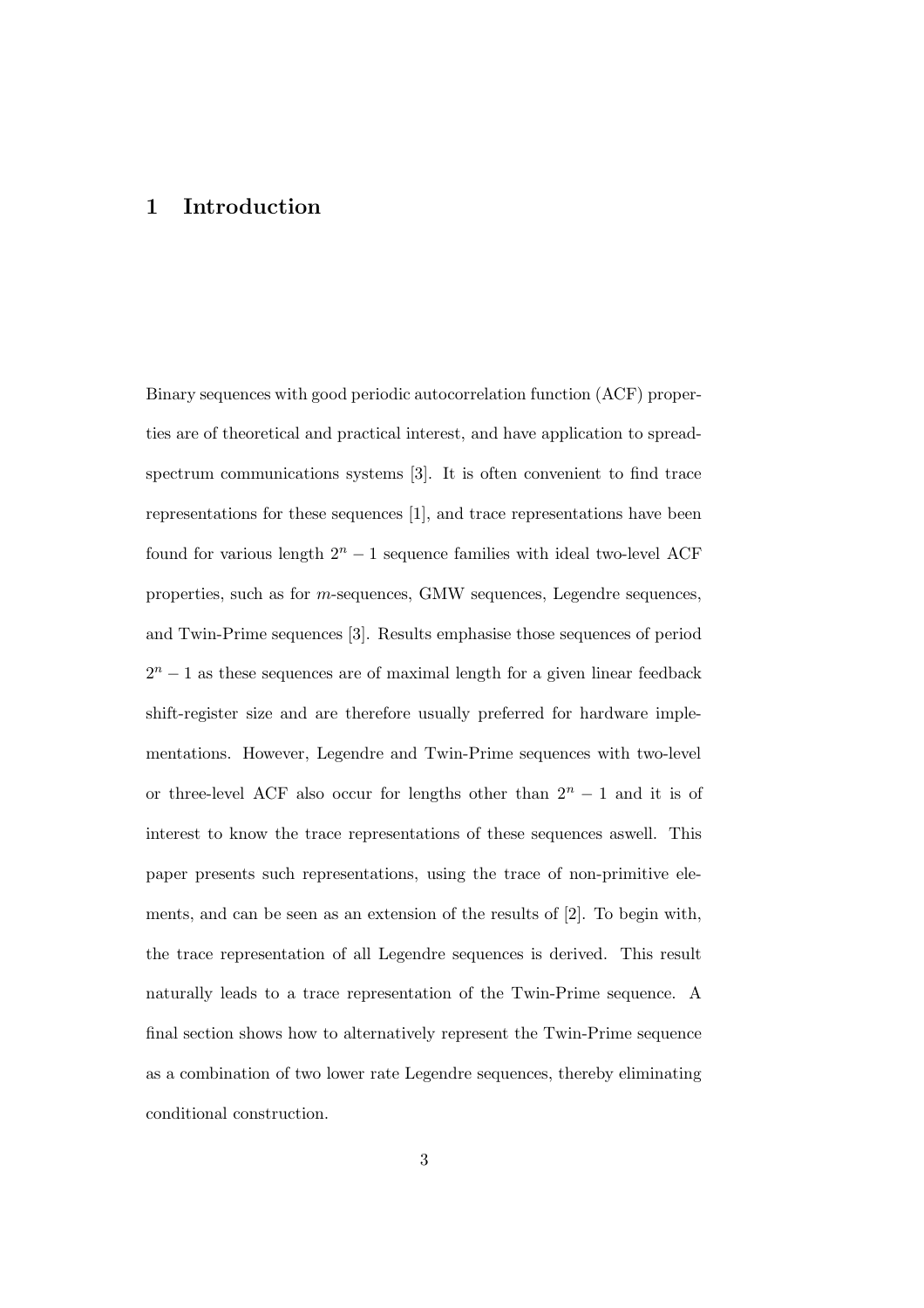# 2 A Trace Representation for All Legendre Sequences

**Definition 1** Let  $QR_p$  be the set of Quadratic Residues, mod p, i.e. those elements of  $Z_p^*$  which have square-roots in  $Z_p^*$ .

Let  $\mathbf{QNR}_p$  be the set of Quadratic NonResidues, mod p, i.e. those elements of  $Z_p^*$  which do not have square-roots in  $Z_p^*$ .

**Definition 2** The Legendre sequence,  $s_p(t)$ , of period p, p prime, is defined as follows,

$$
s_p(0) = 1, \qquad s_p(t) = 1, \qquad t \in \mathbf{QNR}_p, \qquad s_p(t) = 0, \qquad t \in \mathbf{QR}_p
$$

The bipolar form of  $s_p(t)$  has an ideal two-valued ACF when it is of prime length  $4k + 3$ , and a three-valued ACF when it is of prime length  $4k + 1$ . Moreover, for the three-valued case, the ACF is closely related to the Legendre sequence itself.

**Definition 3** The Trace Function,  $a' = Tr_j^n(a)$ , maps a to a', where  $a \in$  $F_{2^n}$ ,  $a' \in F_{2^j}$ , and is defined as follows

$$
Tr_j^n(a) = \sum_{i=0}^{n-1} a^{2^i}
$$

The following theorem was derived in [2].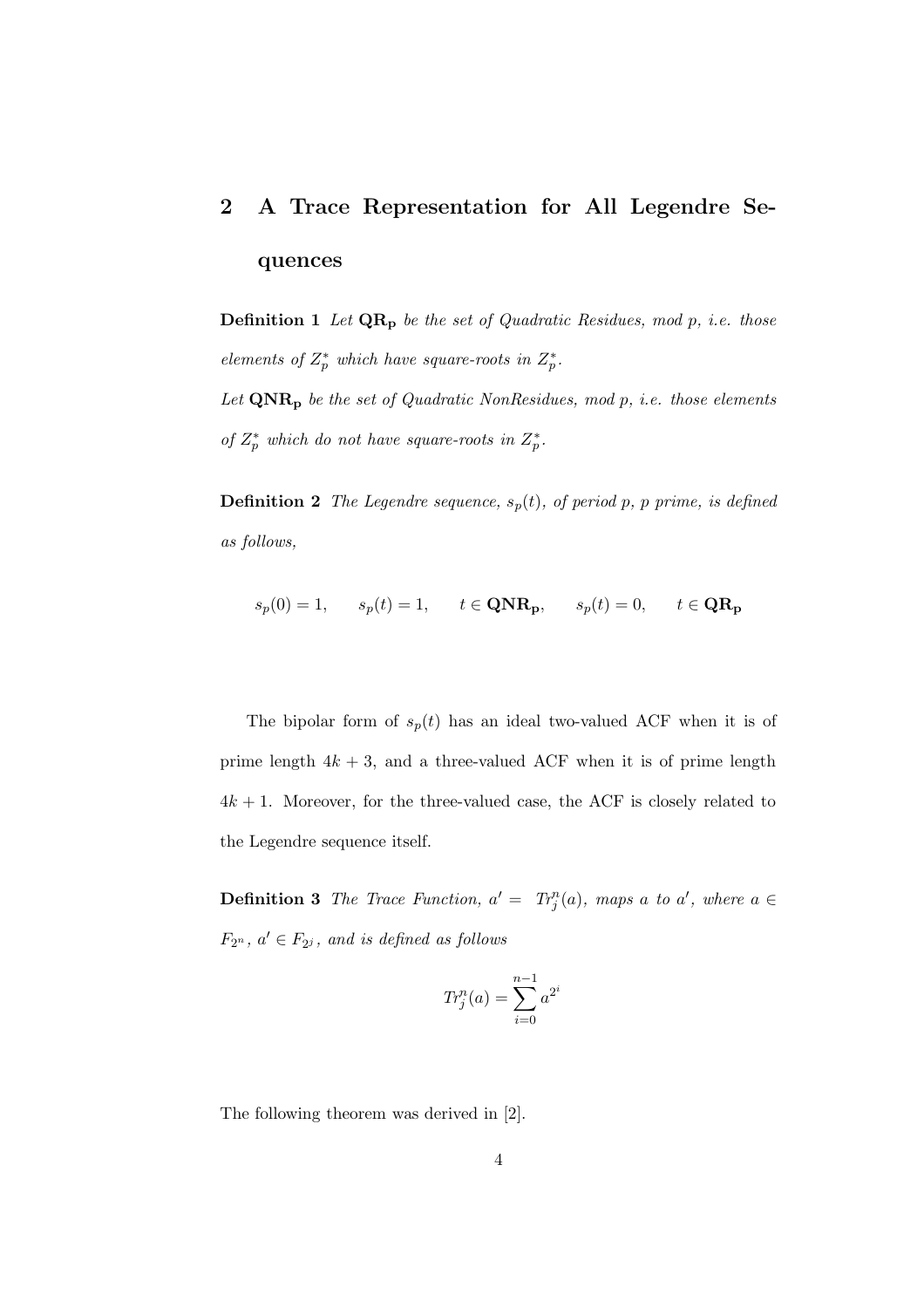**Theorem 1** [2] Let  $p = 2^n - 1$  be a prime for some integer  $n \geq 3$  and u be a primitive element of  $Z_p$ , the set of integers mod p. Let  $\alpha$  be a primitive element of  $F_{2^n}$  such that,

$$
\sum_{i=0}^{\frac{p-1}{2n}-1} T r_1^n(\alpha^{u^{2i}}) = 0
$$

Then the Legendre Sequence,  $s_p(t)$ , of period p is given by,

$$
s_p(t) = \sum_{i=0}^{\frac{p-1}{2n}-1} \ Tr_1^n(\alpha^{u^{2i}t})
$$

Theorem 1 is restricted to prime periods of length  $2<sup>n</sup> - 1$ . In this section we extend the theorem to all prime periods. The arguments are identical to those given in  $[2]$  when the trace is defined over an odd extension of  $GF(2)$ , but when the trace is defined over an even extension of  $GF(2)$  one must generalise the representation to a trace function which maps to an extended field, not the base field. Before we state this generalised theorem we define the Witness Set.

**Definition 4** The Witness Set  $\mathbf{WS}(q,n)$  is the set of all factors of  $q^n-1$ which do not occur as factors of  $q^t - 1$ ,  $t|n, t \neq n$ .

The main theorem of this paper is as follows.

**Theorem 2** The Legendre sequence,  $s_p(t)$ , of prime period, p, has a minimal trace representation defined by,

$$
s_p(0) = 1, s_p(t) = \sum_{i=0}^{\frac{p-1}{2v}-1} Tr_{2^a}^n(\alpha^{u^{2i}t} + \alpha^{u^{2i}k}), \qquad k \in \mathbf{QR}, t > 0
$$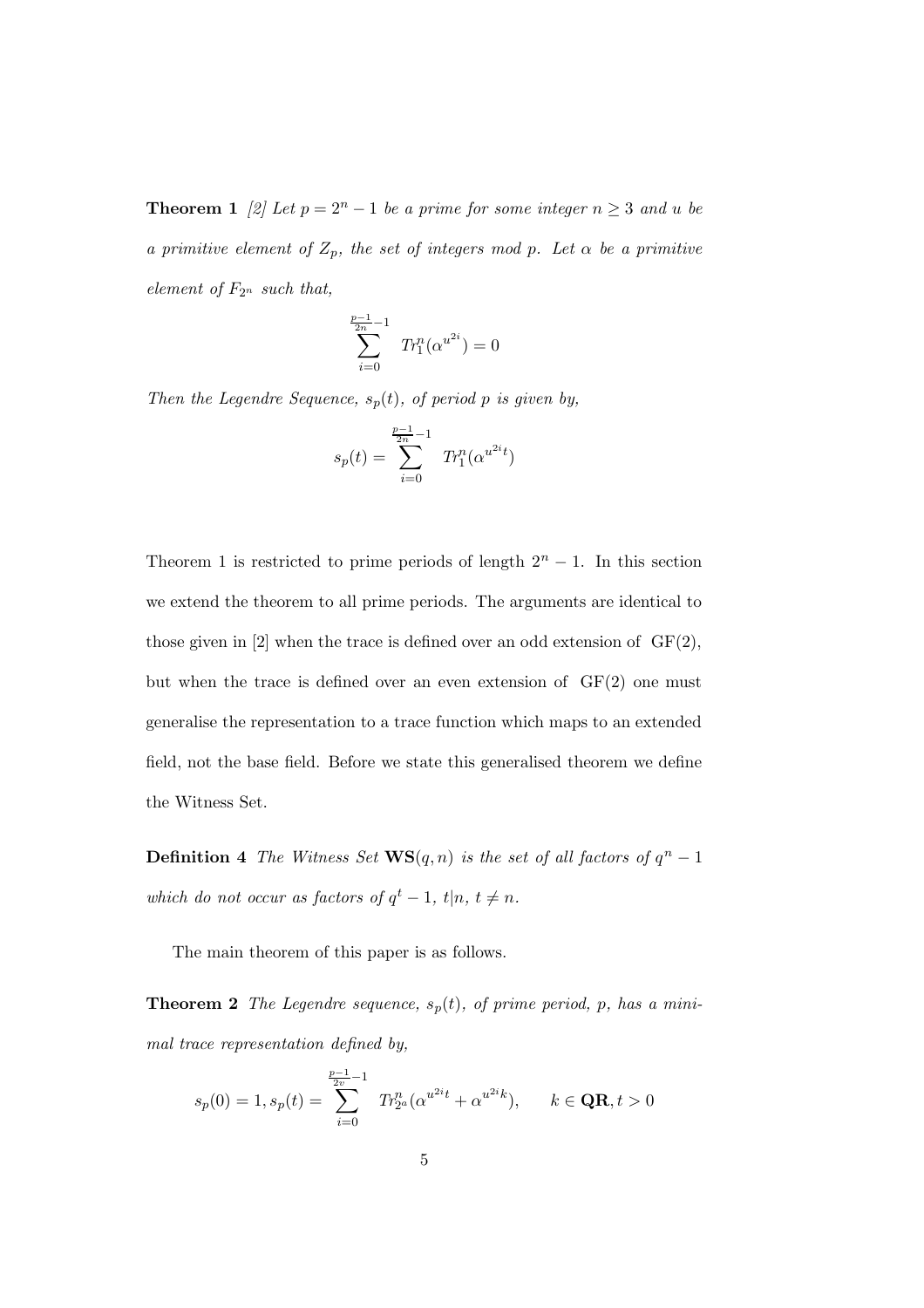where  $\alpha$  is a p<sup>th</sup>root of 1,  $p \in \mathbf{WS}(2,n)$ ,  $\alpha \in GF(2^n)$ ,  $n = 2^a v$ , v odd, and u is a primitive element of  $Z_p$ . Without loss of generality k can be chosen as 1.

It is evident that Theorem 1 is a special case of Theorem 2 when  $a = 0$ ,  $p = 2<sup>n</sup> - 1$  prime, and  $\alpha$  is chosen appropriately.

#### 2.1 Proof of Theorem 2

We first present a series of self-evident lemmas.

**Lemma 1** For p prime,  $\mathbf{QR}_{\mathbf{p}} + \mathbf{QNR}_{\mathbf{p}} = Z_p^*$ 

Lemma 2 Let  $x_0, x_1 \in \mathbf{QR_p}$ ,  $y_0, y_1 \in \mathbf{QNR_p}$ . Then  $x_0y_0 \in \mathbf{QNR_p}$ ,  $x_0x_1, y_0y_1 \in \mathbf{QR_p}.$ 

Let p be an odd prime  $\in$  WS(2, n). Then 2 has order n mod p. Let  $n = 2<sup>a</sup>v$ , where v is odd. Let  $A = 2<sup>a+1</sup>$ . Then A has order v, mod p. Let u be a primitive element, mod p, of order  $p - 1$ .

**Lemma 3** There is a unique representation for every element of  $Z_p^*$  as,

$$
Z_p^* = \{ u^j A^k \qquad | \qquad 0 \le j < \frac{p-1}{v}, 0 \le k < v \}
$$

u has even order so the following Lemma is self-evident.

**Lemma 4** The even powers of u, mod p, form the set  $\mathbf{QR}_{\mathbf{p}}$ . The odd powers of u, mod p, form the set  $\mathbf{QNR}_{\mathbf{p}}$ .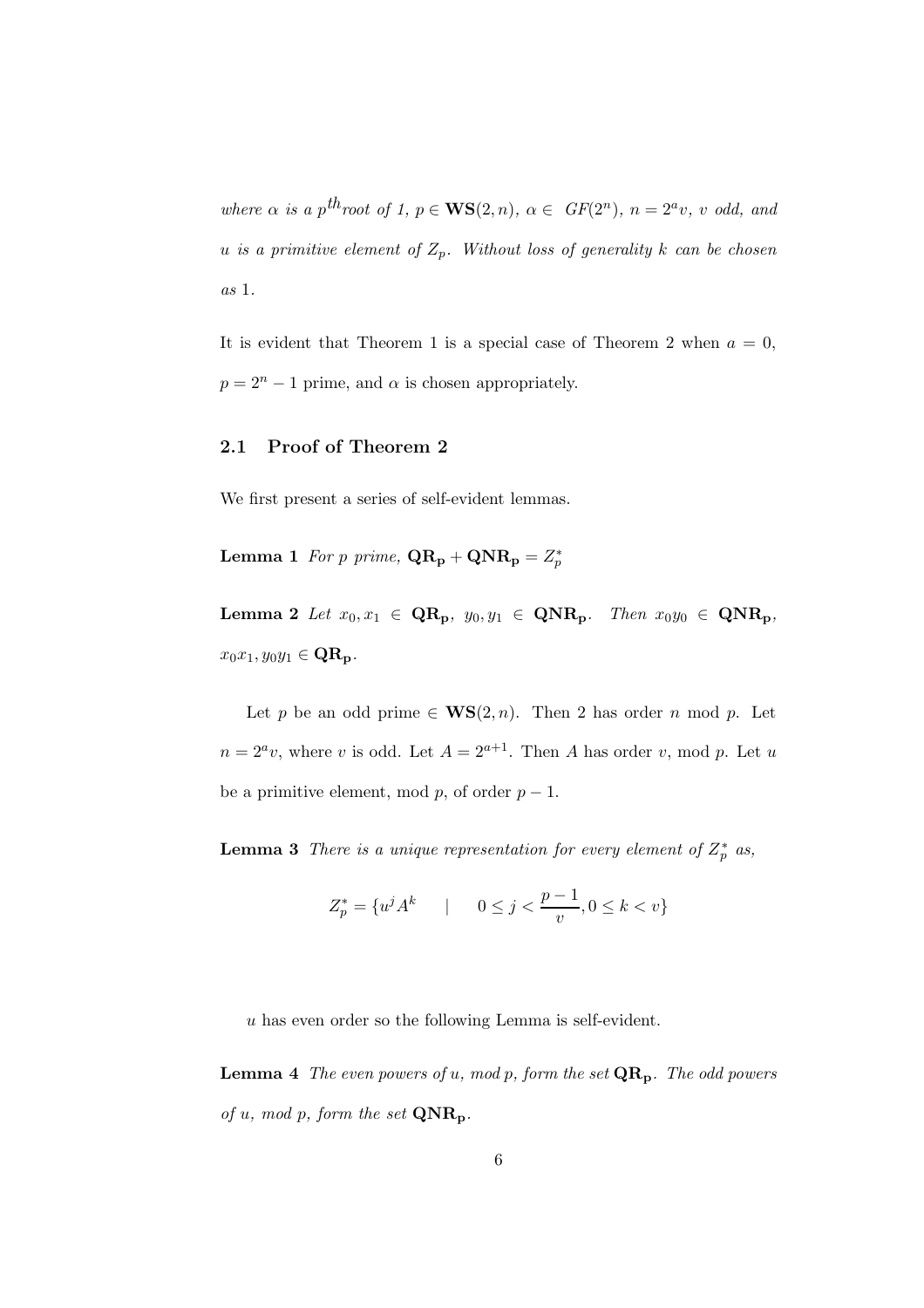A has odd order so we have the following.

**Lemma 5** All powers of A, mod p, are in the set  $\mathbf{QR}_{\mathbf{p}}$ , mod p.

It follows from Lemmas 1-5 that,

$$
\mathbf{QR}_{\mathbf{p}} = \{u^{2i} A^k | 0 \le i < \frac{p-1}{2v}, 0 \le k < v\}
$$
\n
$$
\mathbf{QNR}_{\mathbf{p}} = \{u^{2i+1} A^k | 0 \le i < \frac{p-1}{2v}, 0 \le k < v\}
$$
\n
$$
(1)
$$

and therefore that,

$$
\mathbf{QNR}_{\mathbf{p}} = \{u^{2i}A^{k}t|0 \leq i < \frac{p-1}{2v}, 0 \leq k < v, t \in \mathbf{QNR}_{\mathbf{p}}\}\
$$
\n
$$
\mathbf{QR}_{\mathbf{p}} = \{u^{2i}A^{k}t|0 \leq i < \frac{p-1}{2v}, 0 \leq k < v, t \in \mathbf{QR}_{\mathbf{p}}\}\
$$
\n
$$
(2)
$$

Let  $p \in \mathbf{WS}(2,n)$ . Then from Definition 4 there is an element  $\alpha$  of order p in GF(2<sup>n</sup>). Let  $f_{QR_p} = \sum_{r \in \mathbf{QR_p}} \alpha^r$  and  $f_{QNR_p} = \sum_{r \in \mathbf{QNR_p}} \alpha^r$ . It immediately follows from Lemma 1 that,

$$
f_{QR_p} + f_{QNR_p} = \sum_{r=1}^{p-1} \alpha^r = 1
$$
 (3)

Moreover, from  $(2)$ ,

$$
f_{QR_p} = \sum_{i=0}^{\frac{p-1}{2v}} \sum_{k=0}^{v-1} \alpha^{u^{2i} A^k t}, \qquad t \in \mathbf{QR_p}
$$
  

$$
f_{QNR_p} = \sum_{i=0}^{\frac{p-1}{2v}} \sum_{k=0}^{v-1} \alpha^{u^{2i} A^k t}, \qquad t \in \mathbf{QNR_p}
$$
 (4)

Rewriting in terms of the Trace representation gives,

$$
f_{QR_p} = \sum_{i=0}^{\frac{p-1}{2v}} \text{Tr}_{2^a}^n(\alpha^{u^{2i}t}), \qquad t \in \mathbf{QR_p}
$$
  
\n
$$
f_{QNR_p} = \sum_{i=0}^{\frac{p-1}{2v}-1} \text{Tr}_{2^a}^n(\alpha^{u^{2i}t}), \qquad t \in \mathbf{QNR_p}
$$
\n(5)

 $f_{QR_p}$  and  $f_{QNR_p}$  will be elements of  $GF(2^{2^a})$ . Define the sequence  $s'(t)$  of period p by,

$$
s'(t) = \sum_{i=0}^{\frac{p-1}{2v}-1} \operatorname{Tr}_{2^a}^n(\alpha^{u^{2i}t})
$$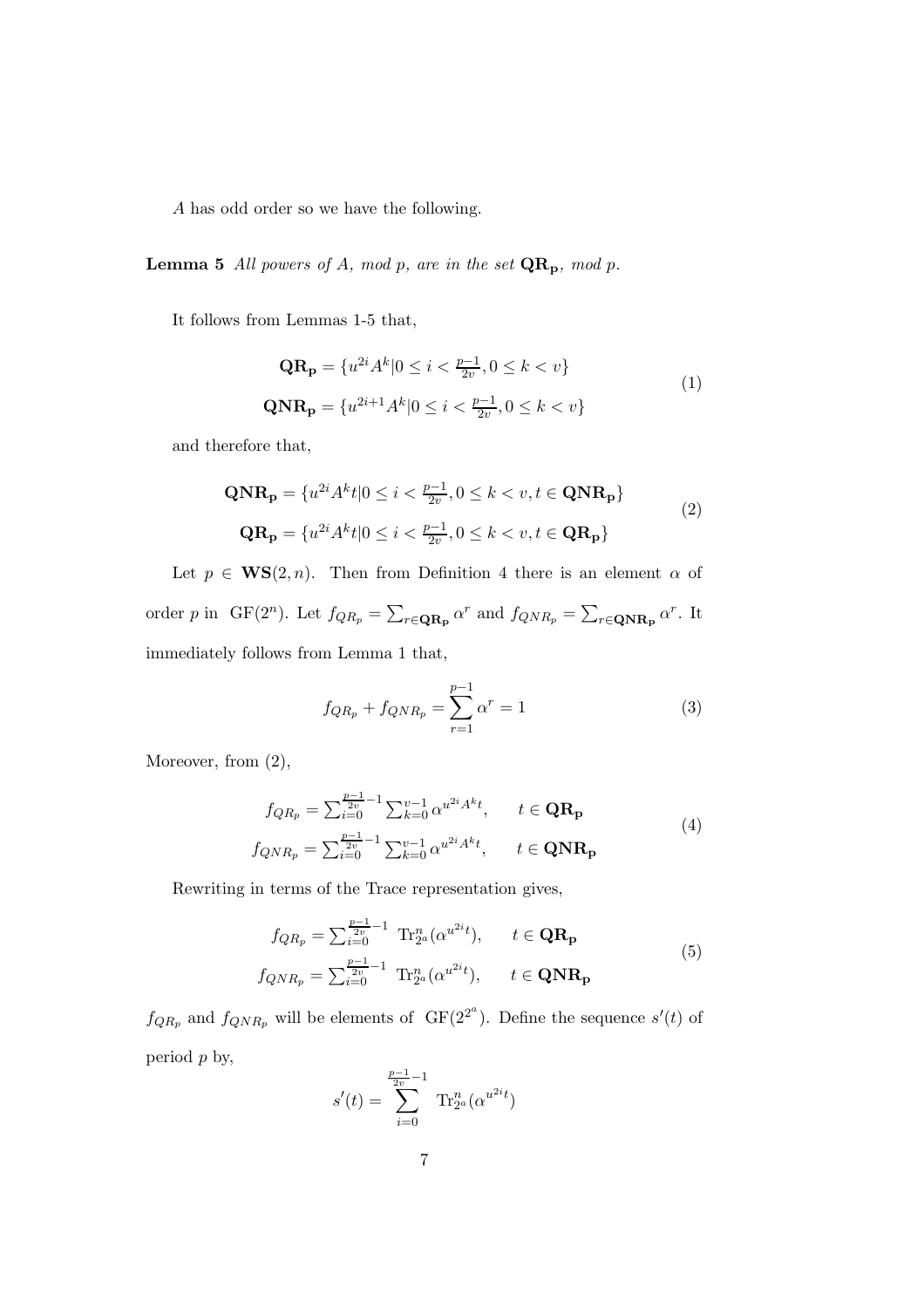Then  $s'(t)$  takes on the values  $f_{QR_p}$  and  $f_{QNR_p}$  for t in  $\mathbf{QR_p}$  and  $\mathbf{QNR_p}$ respectively. Define the sequence  $s(t)$  by,

$$
s(t) = s'(t) + f_{QR_p} \tag{6}
$$

Then  $s(t)$  takes on the values 0 and  $f_{QR_p} + f_{QNR_p} = 1$  for t in  $\mathbf{QR_p}$  and  $\mathbf{QNR}_p$  respectively. By definition this is the last  $p-1$  elements of the Legendre sequence of period p. Setting  $s(0) = 1$  and expanding (6) for  $t > 0$ leads to Theorem 2.

For  $p = 4k + 3$  (6) defines a sequence with two-valued periodic ACF. However, this two-valued property holds for  $s(0)$  equal to any value when  $p = 4k + 3$ . Theorem 2 fixes  $s(0) = 1$  to maintain the binary nature of the sequences. But the above discussion implies that  $s(t)$ ,  $s(t) + \delta$ ,  $\overline{s(t)}$ , and  $\overline{s(t)} + \delta$ , all have identical ideal two-valued ACF, where  $\delta = (1, 0, 0, \ldots, 0, 0)$ . Moreover, for  $p = 4k + 1$ , the sequences  $s(t)$ ,  $s(t) + \delta$ ,  $\overline{s(t)}$ , and  $\overline{s(t)} + \delta$ , all have identical three-valued ACF to within a sign change of the ACF. It therefore seems reasonable to refer to all four sequences as the Legendre sequence (this equivalence can alternatively be established by considering sequence decimation). However for the construction of a Twin-Prime sequence,  $w(t)$  using two Legendre sequences, the two-valued ACF property is only maintained if  $s(t)$  or  $\overline{s(t)} + \delta$  are used. Of course, the two-valued property is then further maintained for  $\overline{w(t)}$ .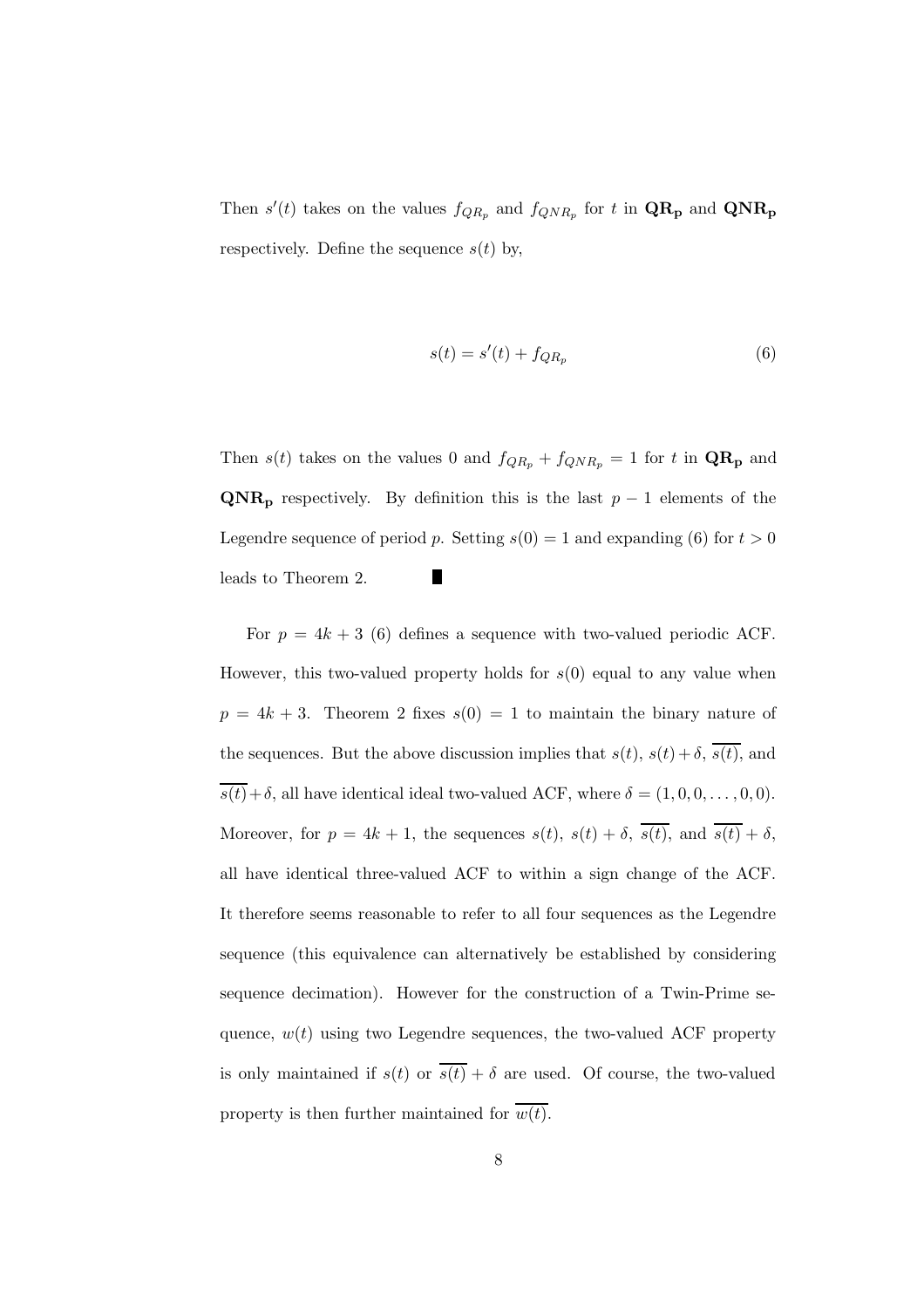## 3 A Trace Representation for the Twin-Prime Sequences

The twin-prime sequence is constructed from the modified mod 2 sum of two Legendre sequences, and is defined as follows.

**Definition 5** The period pp' Twin-Prime sequence,  $w(t)$ , where p and  $p' =$  $p + 2$  are prime is defined by,

$$
w(t) =
$$
  
\n
$$
s_p(t) + s_{p'}(t), \quad \gcd(t, pp') = 1
$$
  
\n
$$
\begin{cases}\n1, & t \in \{0, p', 2p', \dots, (p-1)p'\} \\
0, & t \in \{p, 2p, \dots, (p'-1)p\}\n\end{cases}
$$
 or 
$$
\begin{cases}\n0, & t \in \{0, p', 2p', \dots, (p-1)p'\} \\
1, & t \in \{p, 2p, \dots, (p'-1)p\}\n\end{cases}
$$

Theorem 2 naturally leads to a trace expression for Definition 5, as shown in the following Corollary.

**Corollary 1** The period pp' Twin-Prime sequence,  $w(t)$ , where p and  $p' =$  $p+2$  are prime, has a minimal trace representation defined as in Definition 5 where

$$
s_p(t) = \sum_{i=0}^{\frac{p-1}{2v_p} - 1} Tr_{2^{a_p}}^{n_p}(\alpha_p^{u_p^{2i}t} + \alpha_p^{u_p^{2i}k_p})
$$

$$
s_{p'}(t) = \sum_{i=0}^{\frac{p'-1}{2v_{p'}} - 1} Tr_{2^{a_{p'}}}^{n_{p'}}(\alpha_{p'}^{u_{p'}^{2i}t} + \alpha_{p'}^{u_{p'}^{2i}k_p'})
$$

where  $k_p \in \mathbf{QR_p}$ ,  $k_{p'} \in \mathbf{QR_{p'}}$ , and where  $\alpha_p, \alpha_{p'}$  are p and  $p'^{th}$  roots of 1, respectively,  $p \in \mathbf{WS}(2,n_p)$ ,  $p' \in \mathbf{WS}(2,n_{p'})$ ,  $\alpha_p \in GF(2^{n_p})$ ,  $\alpha_{p'} \in$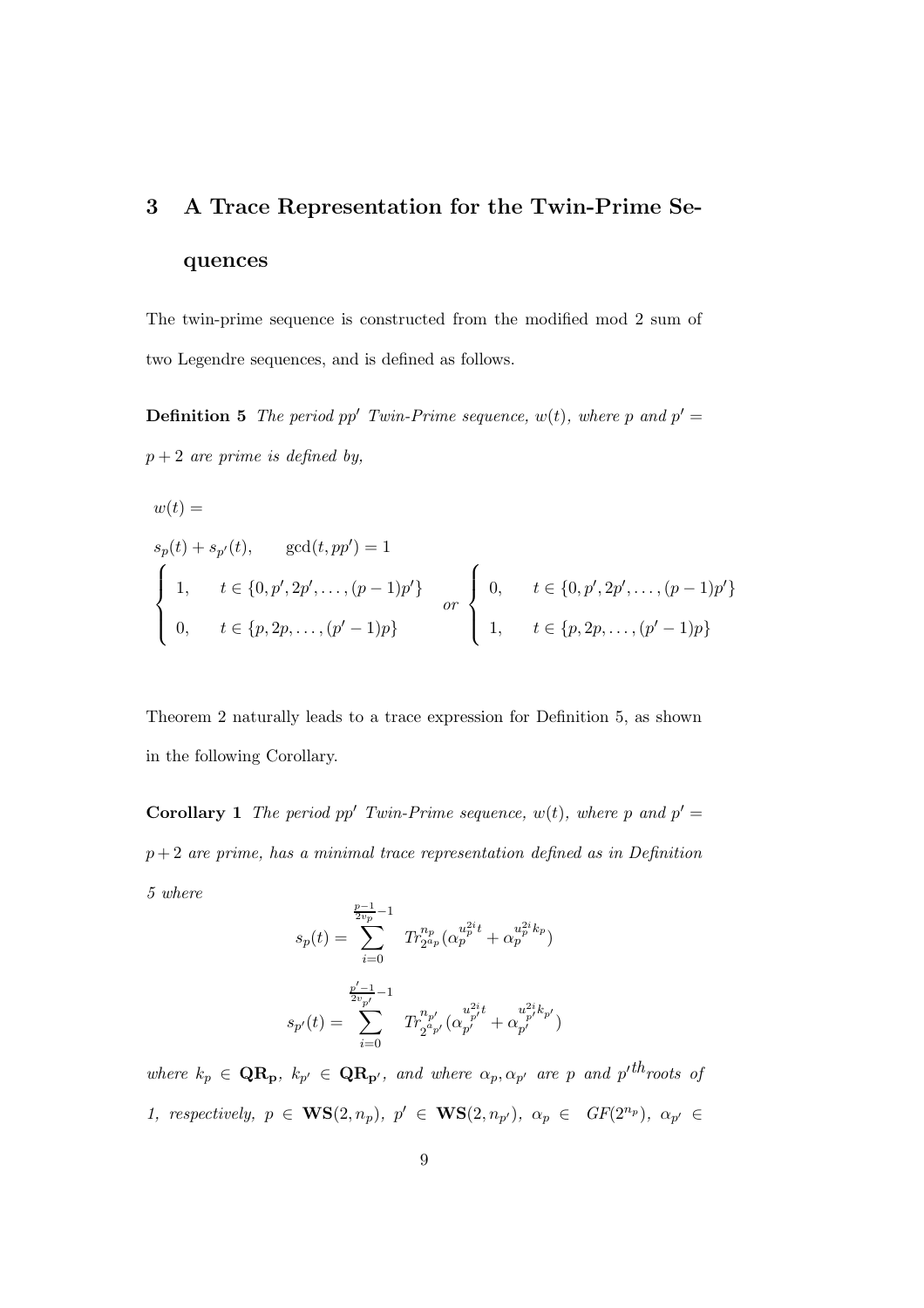$GF(2^{n_{p'}}), n_{p} = 2^{a_{p}}v_{p}, n_{p'} = 2^{a_{p'}}v_{p'}, v_{p}, v_{p'} \text{ odd, and } u_{p}, u_{p'} \text{ are primitive}$ roots, mod p and mod p', respectively. Without loss of generality  $k_p$  and  $k_{p'}$ can be chosen as 1.

## 4 A Multi-Rate Representation for the Twin-Prime Sequence

One can trivially re-specify Corollary 1 to use traces from the extension field  $GF(2^n)$ , where  $n = \text{lcm}(n_p, n_{p'})$ , and where  $\beta$  is a  $pp'^{\text{th}}$  root of 1 in  $GF(2^n)$ ,  $\alpha_p = \beta^{p'}$ , and  $\alpha_{p'} = \beta^p$ . But perhaps a more useful form uses a combination of 'multi-rate' Legendre sequences, as follows. Firstly we extend Definition 2.

**Definition 6** The Legendre sequence,  $s_p(t)$ , is as defined in Definition 2 but with the added conditions,

$$
s_p(t) = \overline{s_p(t)} = 0, \ t \ non-integer
$$

Then,

**Theorem 3**  $w(t)$  is a length pp' twin-prime sequence, given by,

$$
w(t) = s_p(t) + s_{p'}(t) + \overline{s_p(\frac{t}{p'})} + s_{p'}(\frac{t}{p}) + h\delta(t), \qquad h \in \{0, 1\}
$$

where  $h = 0$  if  $2 \in \mathbf{QNR}_p$ ,  $h = 1$  if  $2 \in \mathbf{QR}_p$ , and  $\delta(t) = 1$  for  $t = 0, 0$ otherwise.

$$
w(t)=s_p(t)+s_{p'}(t)+s_p(\frac{t}{p'})+\overline{s_{p'}(\frac{t}{p})}+\overline{h}\delta(t),\qquad h\in\{0,1\}
$$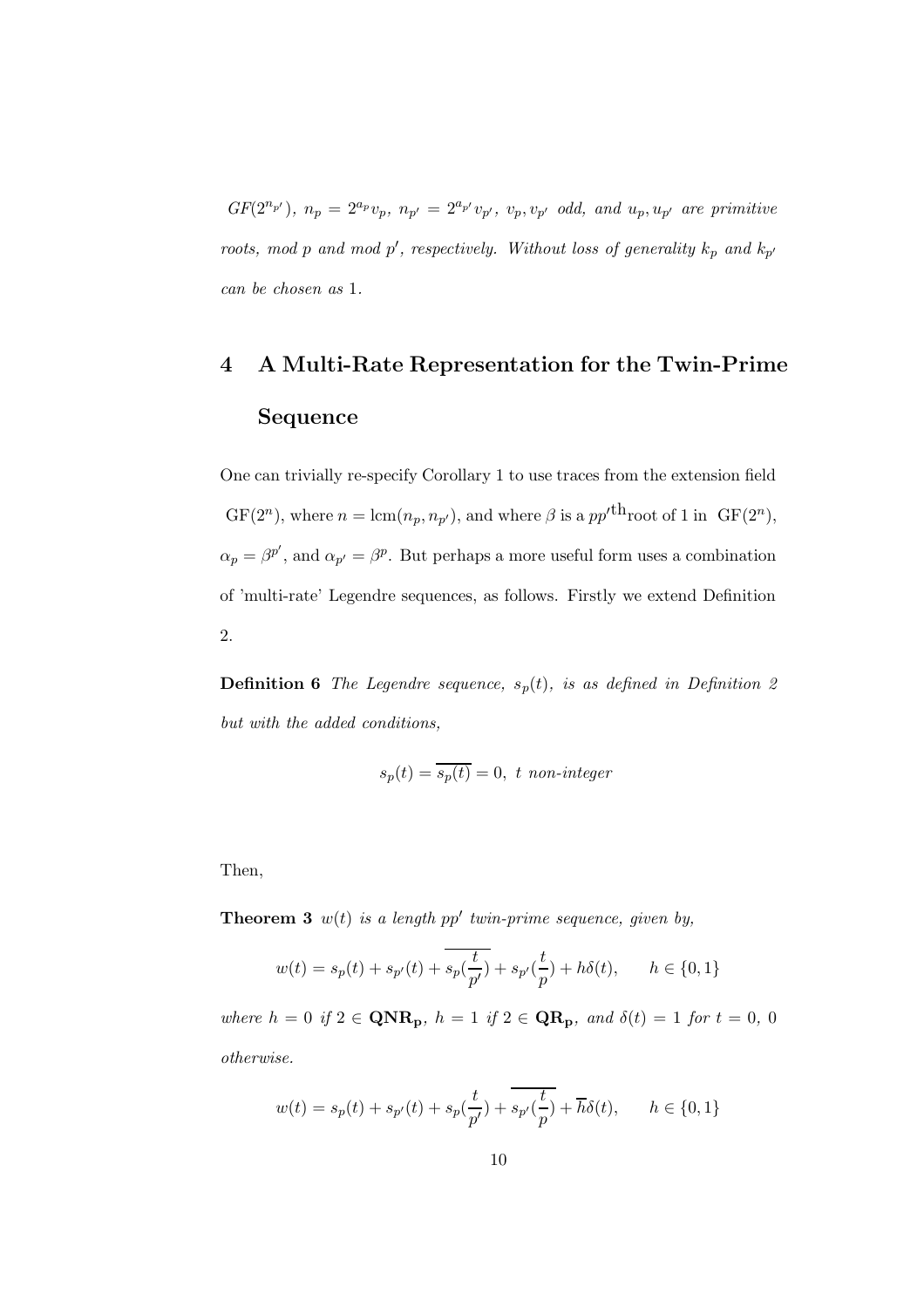$is also a length pp' twin-prime sequence.$ 

#### 4.1 Proof of Theorem 3

We prove only the first of the two constructions in Theorem 3. The second construction follows a similar proof. It is easy to see that Theorem 3 is satisfied for positions t where  $gcd(t, pp') = 1$ . Now consider non-zero positions  $t = kp'$ , k integer, of  $w(t)$ . At such positions Theorem 3 states that,

$$
w(kp') = s_p(kp') + s_{p'}(kp') + \overline{s_p(k)} + s_{p'}(\frac{kp'}{p})
$$
\n(7)

From Definitions 2 and 6  $s_{p'}(\frac{kp'}{p})$  $\binom{p'}{p} = 0$  and  $s_{p'}(kp') = 1$ . Substituting into (7) implies that Theorem 3 is correct iff,

$$
w(kp') = s_p(kp') + \overline{s_p(k)} + 1
$$

From Lemma 2 if  $p' \in \mathbf{QR_p}$  then  $s_p(kp') = s_p(k) \forall k$ . In this case  $w(kp') = 0$ . Conversely, if  $p' \in \mathbf{QNR}_{\mathbf{p}}$  then  $s_p(kp') = \overline{s_p(k)} \ \forall k$ . In this case  $w(kp') = 1$ .

Now consider non-zero positions  $t = jp$ , j integer, of  $w(t)$ . At such positions Theorem 3 states that,

$$
w(jp) = s_p(jp) + s_{p'}(jp) + \overline{s_p(\frac{jp}{p'})} + s_{p'}(j)
$$
\n(8)

From Definition 6  $s_p(\frac{jp}{p^{\prime}})$  $\binom{3p}{p'} = 0$  and  $s_p(jp) = 1$ . Substituting into (8) implies that Theorem 3 is correct iff,

$$
w(jp) = s_{p'}(jp) + s_{p'}(j) + 1
$$

If  $p \in \mathbf{QR}_{p'}$  then  $s_{p'}(jp) = s_{p'}(j) \,\forall k$ . In this case  $w(jp) = 1$ . Conversely, if  $p \in \mathbf{QNR}_{\mathbf{p}'}$  then  $s_{p'}(jp) = s_{p'}(j) \ \forall k$ . In this case  $w(jp) = 0$ .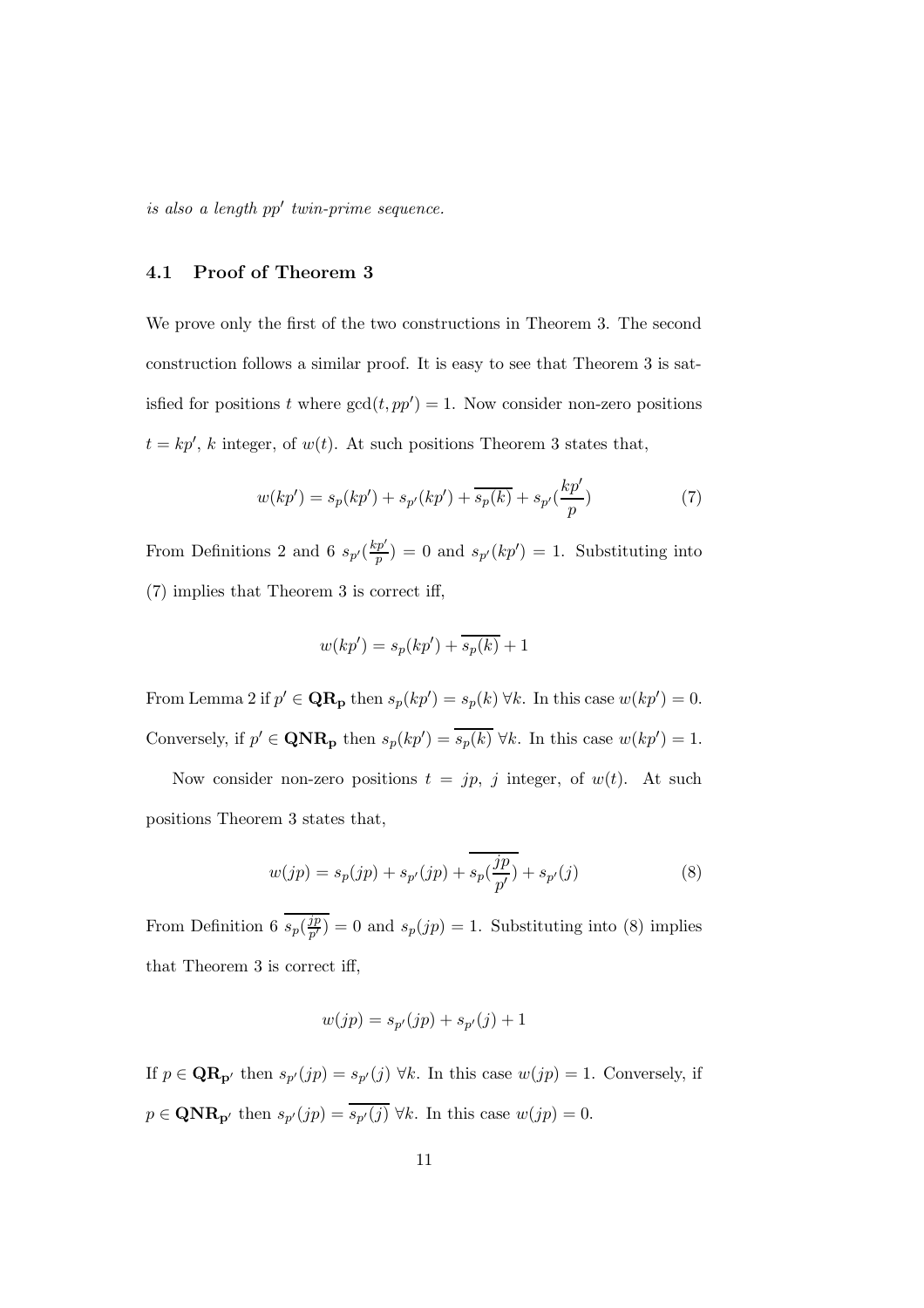Now consider position  $t = 0$ . In this case Theorem 3 simplifies to,

$$
w(0) = h + 1
$$

From the definition of the Twin-Prime sequence, as described in Definition 5, if  $w(kp') = 1$  then  $w(jp) = 0$  and  $w(0) = 1$ . From the above considerations this is only possible when

$$
p' \in \mathbf{QNR}_p, \qquad p \in \mathbf{QNR}_{p'}, \qquad h = 0
$$

Similarly, from Definition 5, if  $w(kp') = 0$  then  $w(jp) = 1$  and  $w(0) = 0$ . From the above considerations this is only possible when

$$
p' \in \mathbf{QR}_{\mathbf{p}}, \qquad p \in \mathbf{QR}_{\mathbf{p}'}, \qquad h = 1
$$

Theorem 3 follows by observing that  $p' \mod p = 2$ . Г

(As a side observation, we note from the above proof that when  $p \in$  $\mathbf{QNR}_{\mathbf{p}'},$  then  $p' \in \mathbf{QNR}_{\mathbf{p}}$ . Similarly, when  $p \in \mathbf{QR}_{\mathbf{p}'},$  then  $p' \in \mathbf{QR}_{\mathbf{p}}$ .)

The following Lemma shows the symmetry operation which maps between the two constructions of Theorem 3.

**Lemma 6** For p, p' prime, define a length pp' sequence  $r(t)$  such that  $r(t) =$ 0 for t satisfying  $gcd(t, pp') = 1$ , and  $r(t) = 1$  otherwise. Then, if  $w(t)$  is a length pp' Twin-Prime sequence, then  $w(t) + r(t)$  is also a length pp' Twin-Prime sequence.